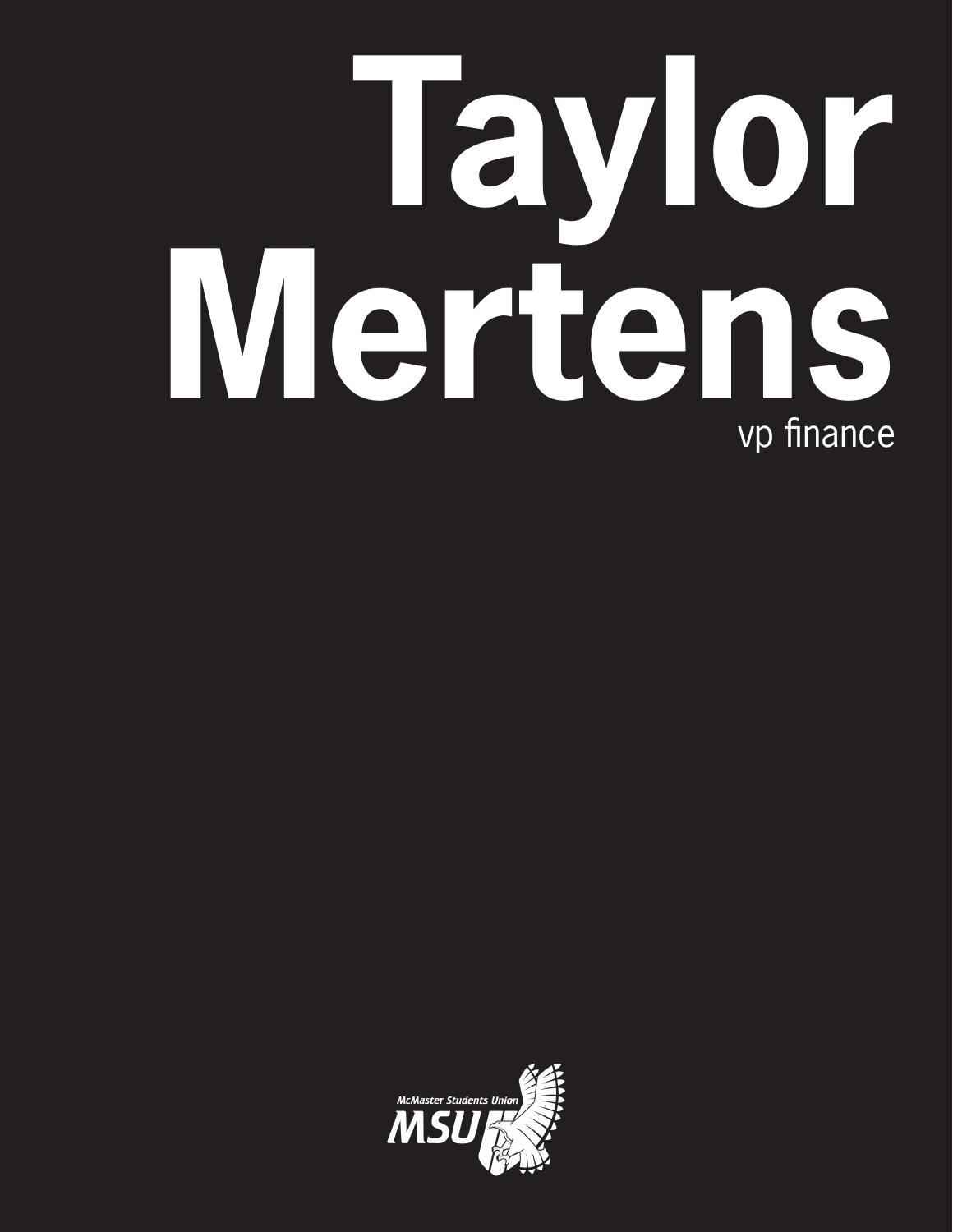## **Supporting Our Frontline**<sup>P. 26</sup>

**Compass Information**<sup> $R, 10$ </sup> **Centre** 

**TwelvEighty & The Grind<sup>® 14</sup>** 

**Union Market**<sup>*e. 18*</sup>

**The Sil**<sup>r. 21</sup>

## **table of contents**

## Introduction<sup>®4</sup>

Experience<sup>R.5</sup>

**MSU Underground<sup>R6</sup>** 

**Financial Management**<sup>P. 22</sup> **for Progress**

**Students President-Elect Support**<sup>P. 30</sup> **SRA & MSU Governance**<sup>P.31</sup> **Timeline**<sup>P. 32</sup>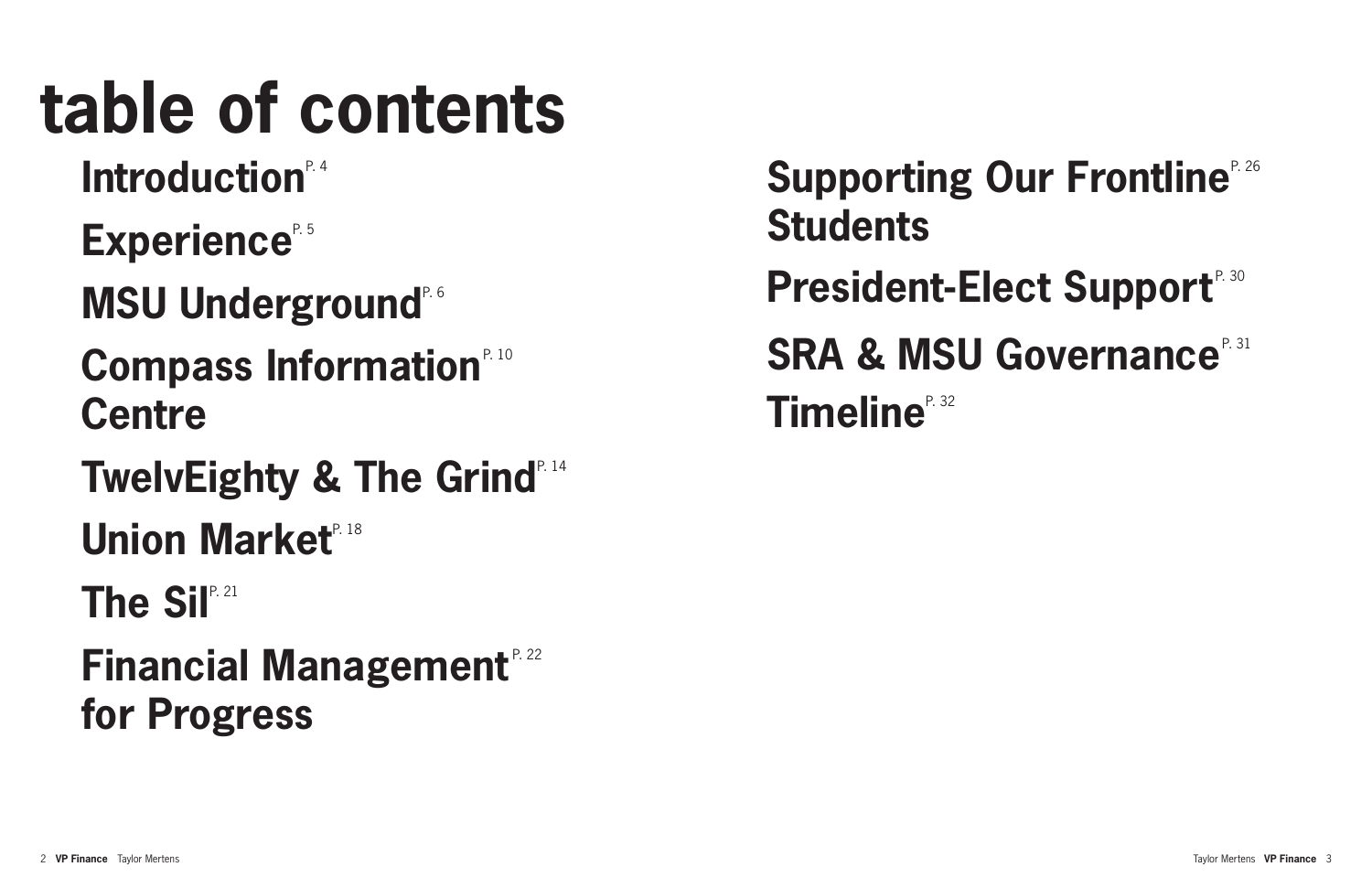### **McMaster Student Union**

Services:

| <b>Food Collective Centre:</b>                 |           |
|------------------------------------------------|-----------|
| Director and Part-Time Manager                 | 2017-2018 |
| <b>Community Kitchen Coordinator</b>           | 2016-2017 |
| Volunteer                                      | 2015-2016 |
| MSU Clay — SET Member                          | 2015      |
| Governance:                                    |           |
| University Affairs Committee - MSU Member      | 2019-2020 |
| <b>SRA</b> — Commerce Caucus Member            | 2016-2017 |
| Internal Affairs Committee - SRA Voting Member | 2016-2017 |
| Finance Committee — MSU Member                 | 2015-2016 |

### **McMaster University**

| <b>F</b> xternal                                                   |           |
|--------------------------------------------------------------------|-----------|
| DeGroote Operations Association — Promotions                       | 2015-2016 |
| ResLife (Welcome Week) — Residence Orientation Representative      | 2016      |
| Hack the City — Financial Officer                                  | 2016-2017 |
| Mental Health Student Advisory Committee — Commerce Representative | 2019-2020 |
| Student Wellness Centre — Program Support                          | 2019-2020 |

### **External**

| Empowerment Squared — Homework Circle Volunteer          | 2019-2020 |
|----------------------------------------------------------|-----------|
| <b>IKEA Burlington — Living Room Sales &amp; Cashier</b> | 2015-2018 |

## **Experience**

Dear Members of the Assembly,

The SRA is a very unique leadership position. It is an opportunity; what you put into it, can drive so much change. It never felt like that during those long Sundays meetings or during the second straw poll on the same business item, however the SRA has made the MSU what it is in its entirety. Student life would not be what it is today, without the democratic project that is the SRA. The SRA has helped facilitate so many student life moments. Whether it is the leap of courage diving into Welcome Week, finding a club that you're passionate about, learning and unlearning from friends and services, or standing up for what you believe in; all these are some of the best moments of student life.

However as SRA members, you can recognize the good things, yet recognize where we can improve. **The status quo is not working.** I argue (and my platform reflects this argument) that the status quo has stopped working because of the one-side treatment of volunteers in which they are to be managed, as opposed to leading them and providing resources to them. We need to bring our service delivery to the next level, differentiating ourselves from McMaster student affairs and other businesses on campus. When we differentiate ourselves, we need to let students know that MSU did this, because we are for students, by students.

**We need to provide more opportunities within SRA and MSU Governance, our service volunteers, our club volunteers, and our employees who run our day-to-day operations.** We must live up to our ideal of being for students, by students. As VP Finance, I will provide as much as I can to change these relationships through expanding on workshop-style clubs training, providing connection and career support for our volunteers, and unleashing our Business Unit employees insights. To have the change necessary to change the status quo, we need to break the cycle of low-retention and low-meaningful engagement.

From my experiences **as the Director of MSU Food Collective Centre (FCC), I changed the way we worked with volunteers and how we delivered our services.** Three major achievements from my time as the Director of FCC are: the creation of the physical location to allow for flexible and choice in food orders, working with MSU Staff to partner the good food box program to implement a delivery system, and partnering with Hospitality Services for a food rescue program which became what is currently the Ladles of Love program. These possibilities would not be possible without expanding our volunteer training and as a PTM being on-shift with our food rescue volunteers and helping. I want to see all Part-time Managers of our services take that same opportunity of improving how they engage with volunteers and providing development opportunities.

When our democratic institutions are systematically attacked (through an overreach of the Ontario government), we need to change. When OSAP cuts further divides students by their socioeconomic class, we need even more change. When our brand is being outflanked by McMaster, and the MSU is seen as a department of McMaster, we need even more change. As VP Finance, I hope to be one of the many necessary changes to our Business Units, Breakeven Services, MSU Clubs and Services, and Governance to revitalize what the ideal MSU should be.

So congratulations on being on the SRA & thank you for taking a leap of courage!

Taylor Mertens

## **Introduction**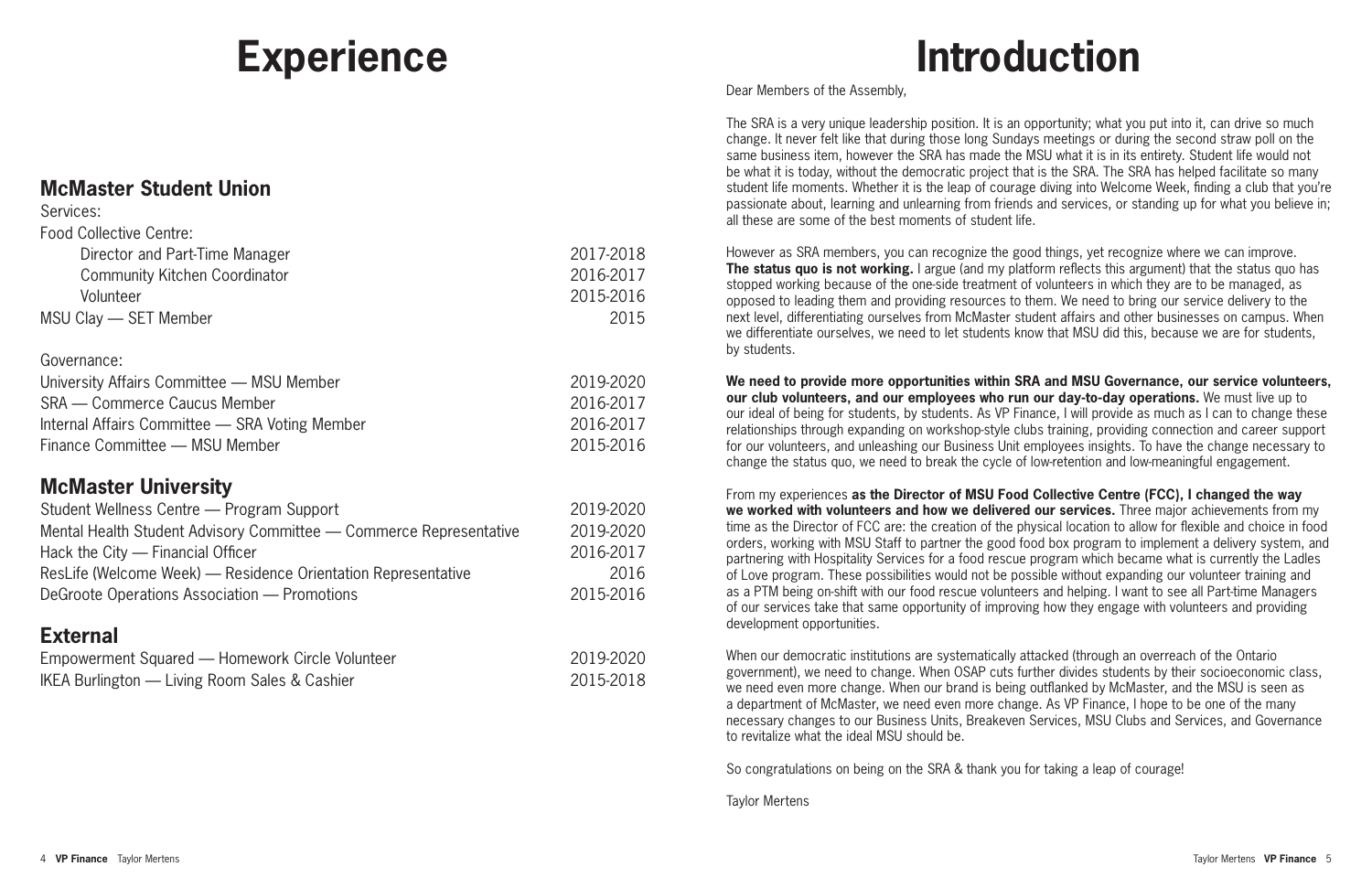# **Explore an Online Pickup Printing Service**

I want to explore, with the new POS system, along with the recently developed MSU website that VP Alex has started, Underground should try an online pickup printing service for a premium, in which customers who have special print jobs can use a completely online system and pay for it online, and pick it up at Compass Information Centre by the next day.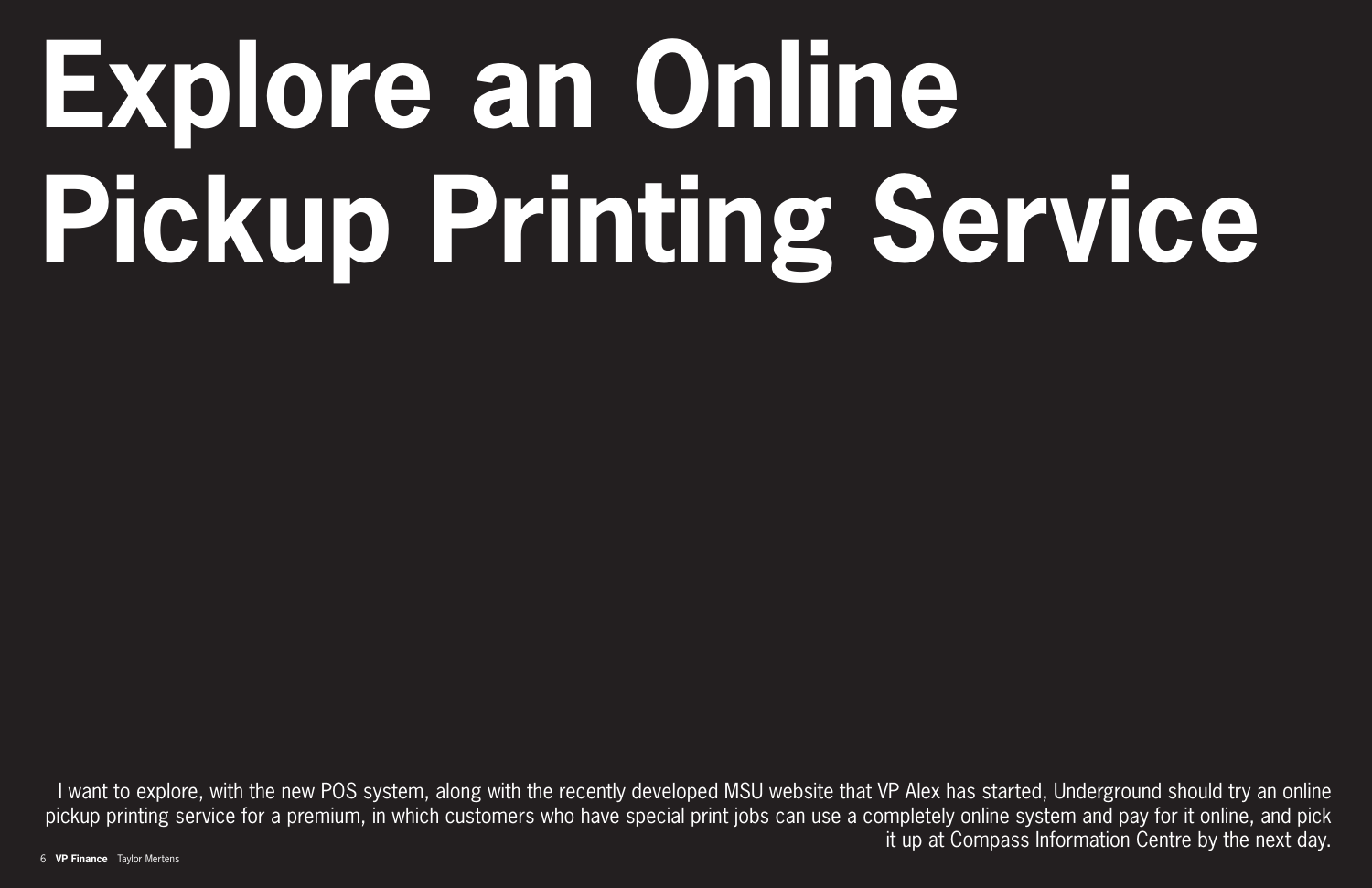## **MSU Underground**

Over the last year and a half, the MSU Underground has done a 100% turnover in design and full-time service staff. The MSU Underground is going through the necessary operational changes to streamline their Point of Sales system, as VP Finance, I want to capitalize on this (and the newly developed MSU website) to create a new Online Pickup Printing Service which will shorten the line up at the self-serve and ensure all materials are paid for before printing on them.

#### **Updating Point of Sales System:**

From consultation with the Manager and Creative Director, Paula Scott, I learned that the Underground has three different invoice systems which creates accounting errors and takes valuable time away from the design department. As the Underground is the only Business-to-Business (B2B) service, the MSU must quickly increase non-student revenue until the results from the appeal of the Student Choice Initiative are known. Streamlining internal issues like this are essential. VP Alex has included in her Capital Budget the necessary \$16,000, so I hope the SRA approves of this budget.

#### **Hiring the Campus and Commercial Partnerships Coordinator position:**

As VP Finance, one of the first things I will do is hire a new Campus and Commercial Partnership Coordinator (CCPC). The CCPC role sells advertising space for CFMU and the Sil, design services for the MSU Underground, and businesses who want to advertise on our Screens program. They are one of the key people who can increase the amount of non-student revenue, which will be necessary to fully develop depending on if the Student Choice Initiative is appealed or tried to be implemented in some way again.

As MSU Underground has gone through a full transition of all full-time professional designers and the service manager over the last year, the previous CCPC moved from full-time work to part-time work and now has left. Within the past year, MSU Underground has hired a full staff of designers (who have been increasing in capacity for more design work), it is important to fulfill the CCPC role. As VP Finance, one of the first things I will do is hire the salesperson, the MSU can in the short, seek vendors for Welcome Week and begin the process of building a long-term plan for MSU Underground.

#### **Create a new Promotions Coordinator position for the Underground:**

Based on the two-year-old role called TwelvEighty & The Grind Promotions Coordinator role, this role has helped increased sales and allowed the content creation for the Business Units, all while providing a unique student job. I believe the MSU Underground needs a role like this to develop both its print sales, binding, and other revenue generation like the Almanac and Wall Calendar.

While keeping the long-term planning of this new MSU Underground in mind, I believe that a new promotions coordinator position within this business unit can help pull people towards printing with us. Some students do not know where Underground is located so ensuring that all people know about it and also know that printing with us leads to more student services provided for students, by students.

#### **Explore an Online Pickup Printing Service:**

We all have left an essay or project to the last minute and it needs to be handed in physically at a certain time. Oftentimes, multiple classes have deadlines right at the same time, creating delays and a huge line that can go all the way to the Grind. Additionally, some print jobs are more complicated; often involving special paper, sizes, binding, etc. With these special print jobs, it can take away student employees from maintaining a steady flow in the self-serve for regular print jobs. I want to explore, with the new POS system, along with the recently developed MSU website that VP Alex has started, Underground should try an online pickup printing service for a premium, in which customers who have special print jobs can use a completely online system and pay for it online, and pick it up at Compass Information Centre by the next

As an example, consider Thesis Academic Poster printing. Historically, it has been a huge issue where the Service Manager would print these huge 4 ft by 3' ft with colour, fine paper and the students would never pick them up. While the current Service Manager has a proactive system requiring them to come to the Underground to pay beforehand but this process can be streamlined by putting it online. The ordering process can benefit both customers and the front-of-house, allowing for reduced wait-times for students, and guaranteeing Underground will have their cost of materials covered.

#### **Re-Evaluate Summer Operations:**

With COVID-19 shutting down the operations of business units, the MSU will need to be prepared for hiring and training necessary for the front-of-house print shop to open back up before school begins (assuming "normal" activities occur by the beginning of school). Using an economic term, this is a "natural experiment" which we should critically evaluate in light of the Student Choice Initiative, should the print shop operate during the summer time? Given that the Online Pickup Printing service could potentially handle special prints and poster approval, this will save a lot of operational cost, allowing the BoD to decide on a case-by-case basis to open up the business units for the summer. The BoD already currently do this for TwelvEighty, so as VP Finance, I will investigate if summer operations of the front-of-house print shop should be chosen on a case-by-case decision.

#### **Accessible Design & Ensuring AODA-Requirement Is Met:**

As AODA has (slowly) been phased over the last couple of years in the upcoming years, how businesses and universities in Ontario needs to operate needs to fundamentally change to be universally accessible. While AODA is a requirement and there are many more needed steps towards true universal access, McMaster is legally required to communicate needs to ensure accessibility in design. As the Underground works with certain McMaster departments, it is beneficial for our designers to have AODA and accessible design training to ensure our clients meet their moral and legal responsibility.

As VP Finance, I will work with Underground to ensure that the designers receive AODA and Universal Accessible Design training during the summer term (pending end of COVID) to ensure accessible designs before the busy season of Welcome Week and the upcoming academic year.

### **Financial Implications to Underground:**

Pending your approval of the 2020-2021 capital budget, the POS system has been approved by VP Alex, thus not needing additional capital. The Campus and Commercial Partnership Coordinator position will be an increase in wages to Underground, but they are one of the key revenue sources that needs to be trained and retained if SCI is deemed lawful, so the position will bring more sales than it will take out with wages. As the promotions coordinator role is a part-time student position, assuming the same timeline (30~ weeks) as TwelvEighty and The Grind and pay scheduled at B3 (\$146.50 per week), at most \$4500-5000 in wages. These wages could be more than paid for by closing summer operations depending on if future BoD deem that these business units do not have to operate. As the new website has been developed and capital is being made for our invoice system, with our existing part-time staff and service manager, the online pickup printing service should bring in revenue using existing costs.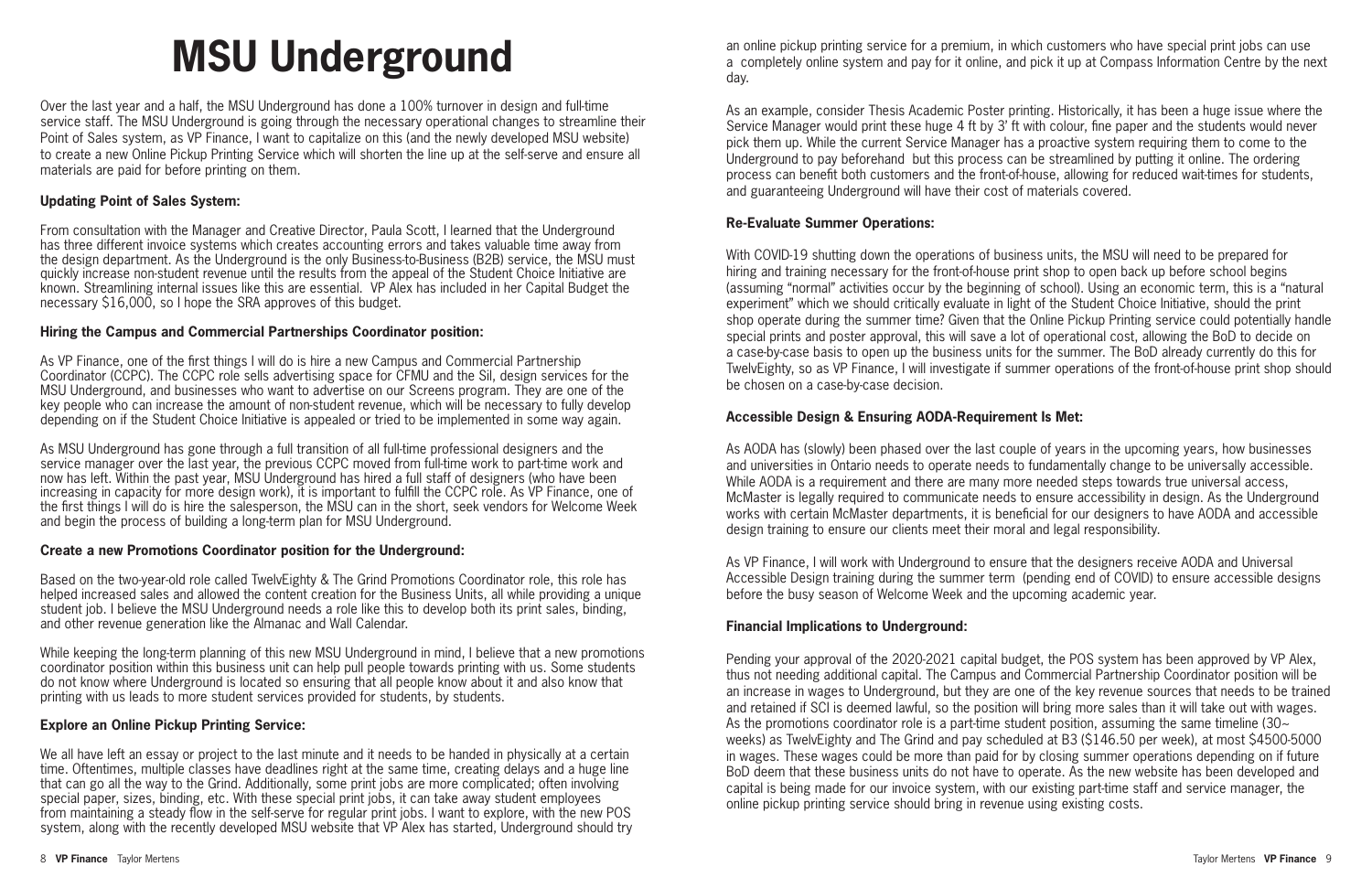# **Live Bus Times for HSR, GO Buses, and a MSU-Controlled Screen**

Compass can expand on their mandate of being a transit-oriented and general information centre and grab students attention. Using a third, non-bus screen, we can promote the MSU's "For Students, By Students" brand in general, specific student services and use this as an advertising opportunity for more non-student revenue.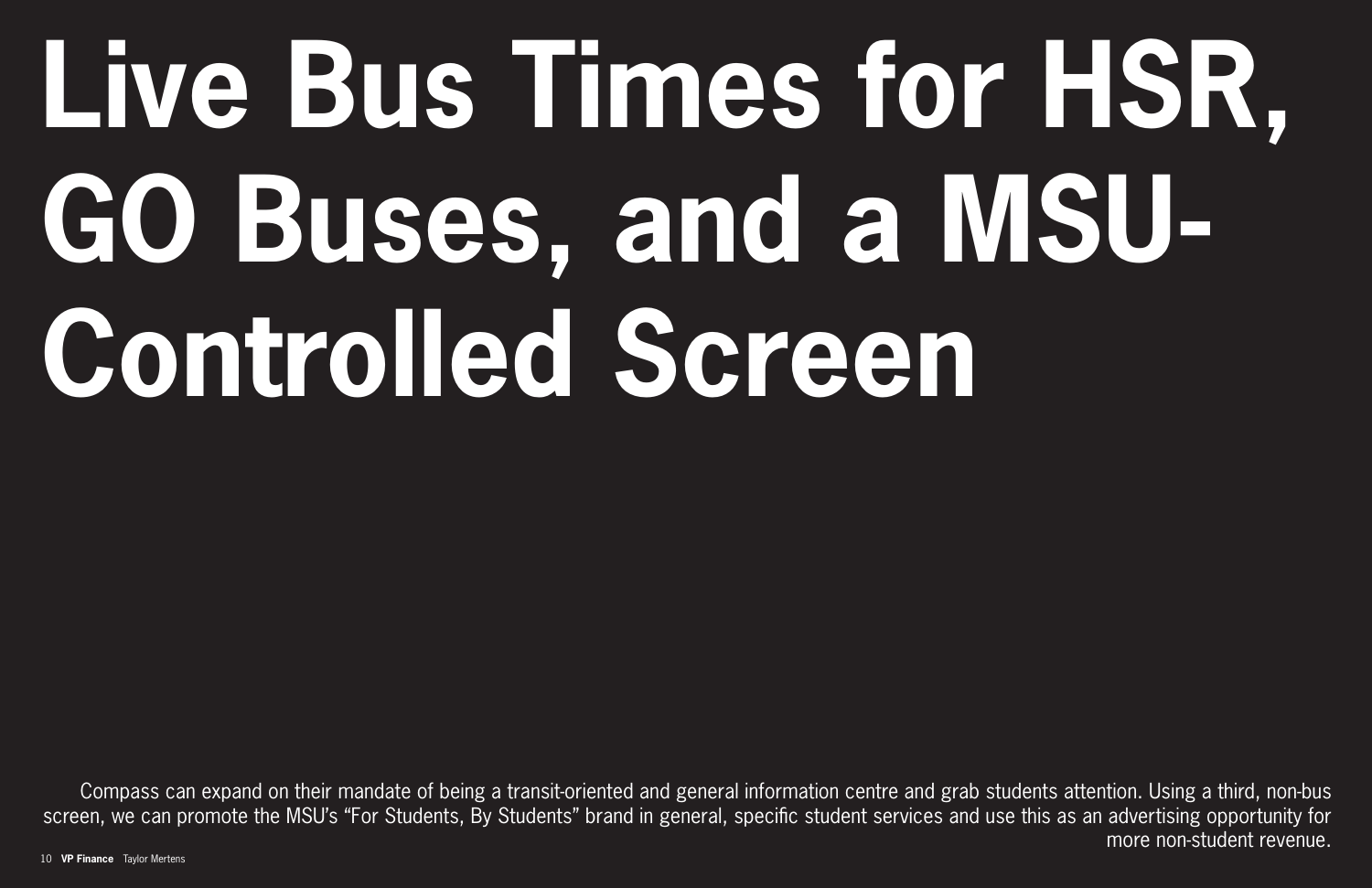## **Compass Information Centre**

As Compass is the only place on campus that provides transit-orientated information, provides a service through in-person engagement, and has a prime location, Compass has a natural pull on customers. Thus it is the best situated service to connect others to our business units, connect with those who need help getting to work or getting Campus Events tickets, and to commercialize through advertising sales. Compass can be the tool to promote the MSU brand and, for a price, can market to students and push them to our partnered vendors. To become the connecting service for the MSU, it will involve low capital funding over the summer which will open up new revenue streams, catching up with any deficit it runs to be a true breakeven service.

#### **Live Bus Times for HSR, GO Buses, and an MSU-Controlled screen program:**

Working with the VP Education, the General Manager, and Compass Manager, I will facilitate with the appropriate government bodies in order to take busing information and display it in MUSC. By displaying bus timing, Compass can expand their mandate of being a transit-oriented and general information centre and grab students attention. Using a third, non-bus screen, we can promote the MSU's "For Students, By Students" brand in general, specific student services and use this as an advertising opportunity for more non-student revenue.

#### **Expand Compass Retail Offerings:**

With the introduction of NOW Prepaid phone and data services (which sold more than 800% of what was planned), I will investigate other needed, student-demanded services that Compass can act as a retail operation for. By providing convenience for students, Compass is still acting as a breakeven service and would help create revenue to pay the cost of Compass' wages. Specifically, the retail operation will provide premium products that the Campus store does not already carry. Premium, quality products obviously have more revenue (thus profit) and take up less space since you need less quantity of units to break even and profit, given Compass' lack of storage.

Some products could come from sponsors, which could be sold on consignment. Consignment means we do not buy the inventory nor get the total sale, but get a percentage of each sale. The benefit of that is not taking the risk and spending money on inventory, in which our consignment revenue would be little risk and can strengthen our relationships with outside vendors.

The MSU has an important relationship with the Campus Store, given their contributions to MSU Campus Events' Light Up The Night and towards MUSC vendor sales with their discounted shirt sales. As VP Finance, I recognize the need for both of these necessary funds, and will take a proactive approach to our relationship and what our retail will provide.

### **Sponsor-Readying Compass:**

As Compass is a prime location and space in which people naturally engage with Compass for any of their travelling needs, it can also be a sales opportunity for our Campus and Commercial Partnerships Coordinator. If someone with an existing or a brand-new vendor wants to promote (and thus pay for) a coupon specifically for McMaster students and people on campus who are traveling, Compass is a prime service to do it. Whether it is handing out coupons, promoting a vendor service that needs it, and/or creating standardized advertising scripts for the vendor's goods or services, Compass staff can create more advertising revenue for the unit and deepening our relationship with vendors.

#### **Re-Evaluate Summer Operations:**

With COVID-19 shutting down the operations of business units, the MSU will need to be prepared for hiring and training necessary for Compass' retail service to open back up before school begins (assuming "normal" activities occur by the beginning of school). Using an economic term, this is a "natural experiment" which we should critically evaluate in light of the Student Choice Initiative, should Compass operate during the summer time? Given that students can still receive presto services online and from the Metrolinx Kiosk, this will save a lot of operational cost, allowing the BoD to decide on a case-by-case basis to open up the service for the summer. The BoD already currently do this for TwelvEighty, so as VP Finance, I will investigate if summer operations of the front-of-house print shop should be chosen on a caseby-case decision.

#### **Financial Implications to Compass:**

To achieve the two Bus Screens and the one MSU-Controlled Screen, their cost would likely be around \$3250 each (\$9,750 total). These will be roughly the same size as the Underground Screens Program which costs \$2833 each, the extra budget is for mounting and data necessary for the live bus times. As of the audit 2019 statement, the capital fund has \$633,041. If VP Scott's Capital Budget is accurate and the SRA approves VP Alex's Capita Budget, then there will be \$277,846, so this additional capital request would be 3.51% and is my main capital request during the year. Both the MSU-controlled screen, sponsorship-readying Compass, and the retail space, will allow for Compass to expand their revenue to make up the capital cost.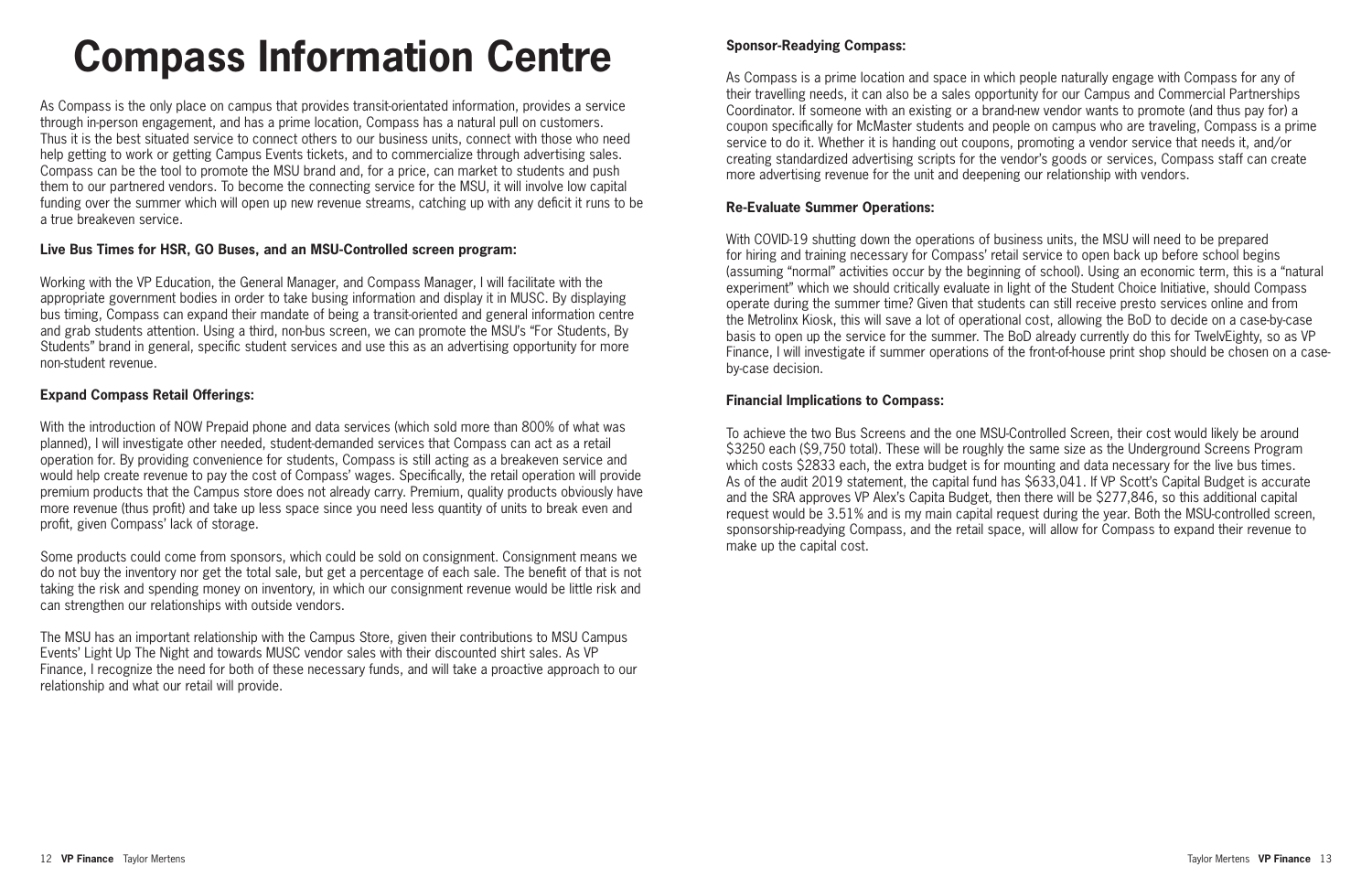# **Updating Catering Event Furniture + More Studying Space in the Grind**

14 **VP Finance** Taylor Mertens Taylor Mertens **VP Finance** 15 Updating Catering Event Furniture has the two purposes: First, of providing more studying space in the Grind (when events are not being hosted). Secondly, it will allow for a better event space feel for our Catering event service, leading to retaining and expanding our catering event business. 14 VP Finance Taylor Mertens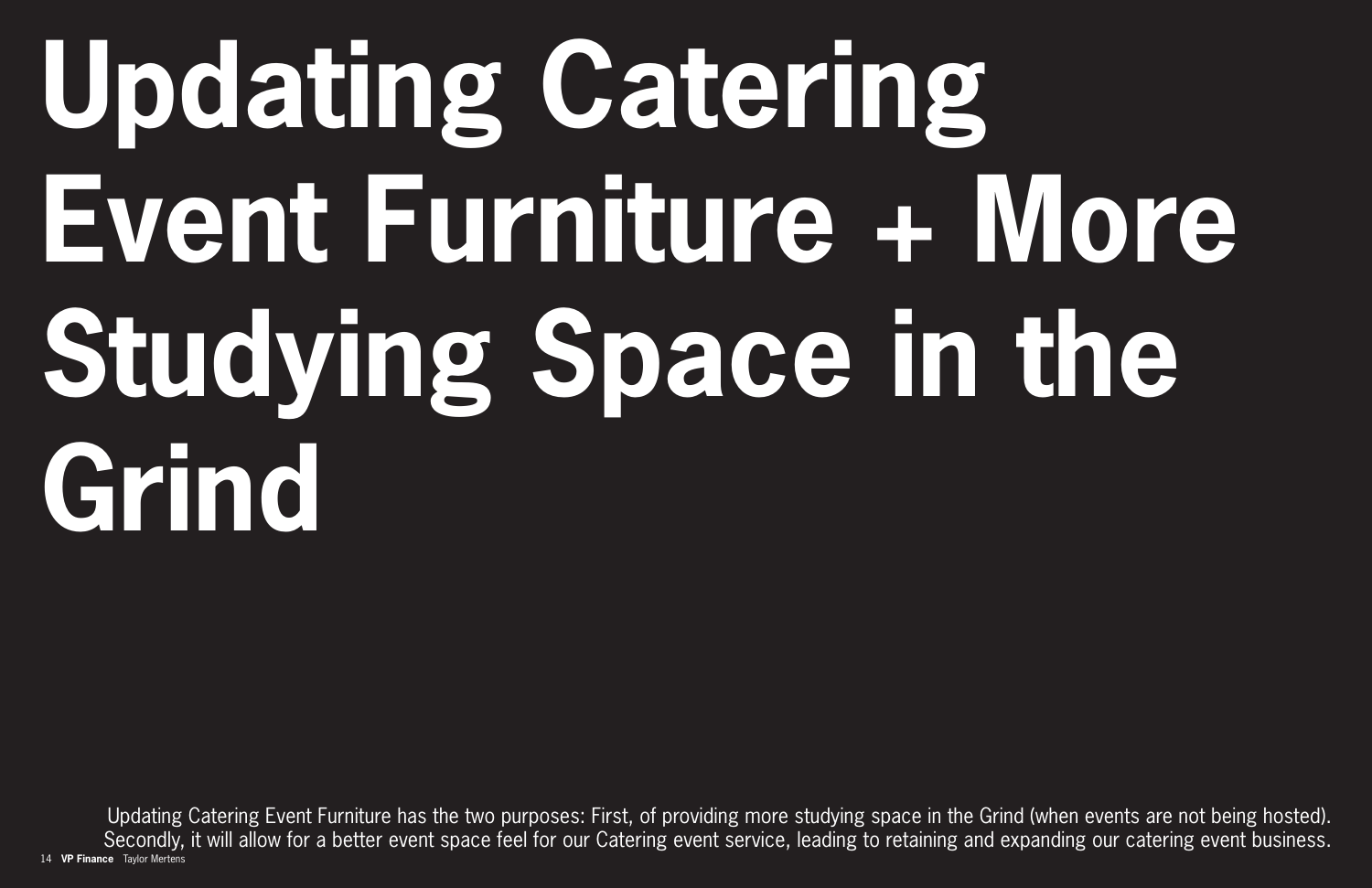## **TwelvEighty & The Grind**

#### **Updating TwelvEighty's Aesthetics**

The Grind has the main focus of capital funding and for good reason. From VP Tuba's creation of the The Grind (VP Finance 2017-2018), to Scott's investment in the catering event space (VP Finance 2018-2019), which would then be used for The Grind to be expanded on by VP Alex, to allow for the Grind seating space to take up come of the catering event space. Her efforts has reduced the deficit now and in the future because of the Grind expansion! All these changes however has left the uniformity of TwelvEighty dining as feeling out dated, which matters because the lunch and dinner service need to for creating service and feel like a uniformed experience, to both attract new customers, maintain relationships with regulars, and crosspromote between the Grind and TwelvEighty.

As VP Finance, I will task Gabby (TwelvEighty Restaurant Manager) to price out small but aesthetically appealing things like painting or vinyl coat all the tables to look like the Grind's dark wood colour, painting behind the bar to match the aesthetics of the bar renovation, and potentially a light dimmer that broke two years ago. Capital funding for this should be less than \$3000.

#### **Updating Catering Event Furniture + More Studying Space in the Grind**

The Grind has the main focus of capital funding and for good reason. From VP Tuba's creation of the The Grind (VP Finance 2017-2018), to Scott's investment in the catering event space (VP Finance 2018-2019), which would then be used for The Grind to be expanded on by VP Alex, to allow for the Grind seating space to take up come of the catering event space. Her efforts have reduced the deficit now and in the future because of the Grind expansion! All these changes however has left the uniformity of TwelvEighty dining as feeling out dated, which matters because the lunch and dinner service need to for creating service and feel like a uniformed experience, to both attract new customers, maintain relationships with regulars, and crosspromote between the Grind and TwelvEighty.

As VP Finance, I will task Gabby (TwelvEighty Restaurant Manager) to price out small but aesthetically appealing things like painting or vinyl coat all the tables to look like the Grind's dark wood colour, painting behind the bar to match the aesthetics of the bar renovation, and potentially a light dimmer that broke two years ago. Capital funding for this should be less than \$3000.

Updating Catering Event Furniture has the two purposes: First, of providing more studying space in the Grind (when events are not being hosted). Secondly, it will allow for a better event space feel for our Catering event service, leading to retaining and expanding the amount of events we have.

From my consultation with Gabby, the Restaurant Manager, the current catering event service is doing well and the business needs that revenue stream. However the catering tables and chairs are mismatched to the aesthetic customers want, they tend to gravitate towards The Grind and that experience. By updating the catering event furniture and matching it to the Grind aesthetic catering furniture, this will provide a better experience for catering event service and they will leave the space open for students when catering events are not running.

On average events run once a week which means that for the four other days, the Grind will effectively expand their seating available, leatding to more study space for students and more sales for the Grind. While this would not be a silver bullet for sales, this investment will allow the Grind to engage more with the community and provide a necessary third space.

#### **Updating the Menu with more Unique Variations**

As the menu is changed and tweaked every year, as VP Finance, I would argue for more creative variations to be added to the menu. While keeping classic and quick things like chicken fingers and power bowls, I would argue that TwelvEighty needs unique different taste palettes that are quite different from the typical La Piazza menu choice. Both La Piazza and the Phoenix, have about 40-45% of the same menu choices. TwelvEighty has solidified its strategic location as a dining experience, meaning TwelvEighty needs to offer more unique, dining food offering to differentiate itself. Take as just some brainstormed ideas: Fried Chicken and Waffles, Deep-fried Cauliflower, Burgers with different flavour profiles like onion rings or blue cheese or grilled pineapple or secret sauce, etc. These options require very little additional training for that extra step but that is what is expected of sit-down dining experiences (and we can charge a little bit extra too). Then, using the Promotions Coordinator role, I suggest we do something similar in style to those Instagram food videos where you go through the whole process in a highly cut way to launch some of these unique food menu items.

#### **More Ladles of Love programming in collaboration with MSU Food Collective Centre**

As VP Finance, I will work with the PTM of the Food Collective Centre and the Food and Beverage team to see if they want to expand their service line in regard to Ladles of Love programming.

Ladles of Love provides a unifying experience which is needed in our current political context and how OSAP cuts have impacted students. It allows for an event in which all can participate, which dampens the stigmatizing experience of using a food bank.

By allowing and expanding the amount of Ladles of Love programming, it provides TwelvEighty and The Grind with more foot traffic and familiarity but also maintains it as a space in which all are welcome and we can all eat together as equals.

#### **Financial Implications to TwelvEighty and The Grind:**

Like the Promotions Coordinator role and general marketing efforts, the aesthetic designs will help pull people by checking out the new aesthetic and retain people, yet it is hard to trace the direct increase in all of these aspects. The aesthetic catering event space, as previously stated, will provide a better experience that matches the \$125 room charge and will provide additional sales to the Grind through the 3-4 days of expanded seating. Overall this will be a long-term asset which I believe will be less than \$5000 over 5 years, or less than \$1000/year of depreciation (depending on the account's useful life). Ladles of Love would cost whatever the charge is to make the free soup, which would not go over \$500.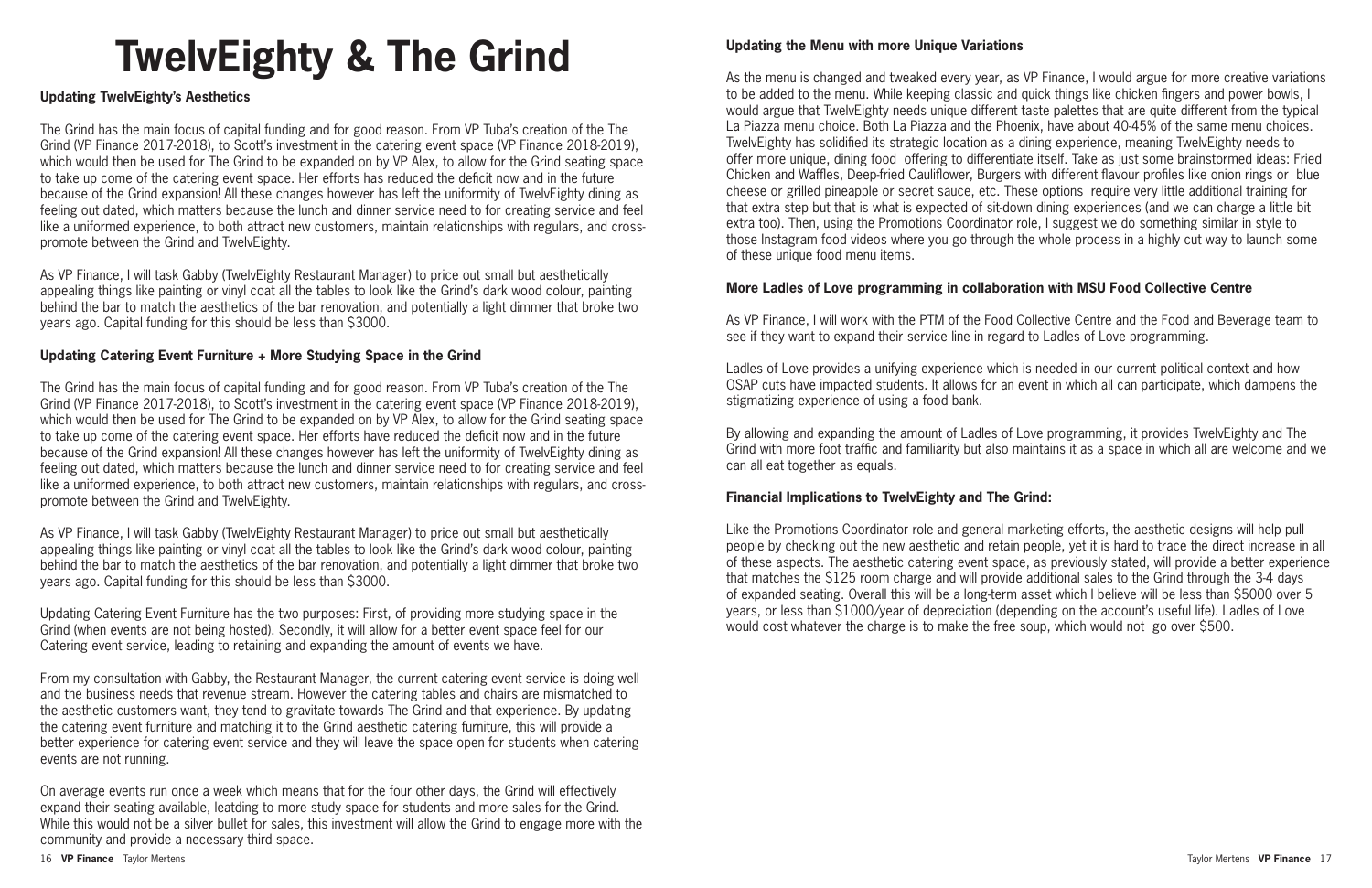# **Union Market - Reusable Mug \$1 Hot Beverages Pilot**

We as a university community need to reduce how many single-use coffee cups we use. By bringing in your own reusable mug for a discounted coffee or tea, we can incentivize purchase without single-use coffee cups. It is both environmentally sustainable and business savvy through the habitual nature of coffee and tea purchases.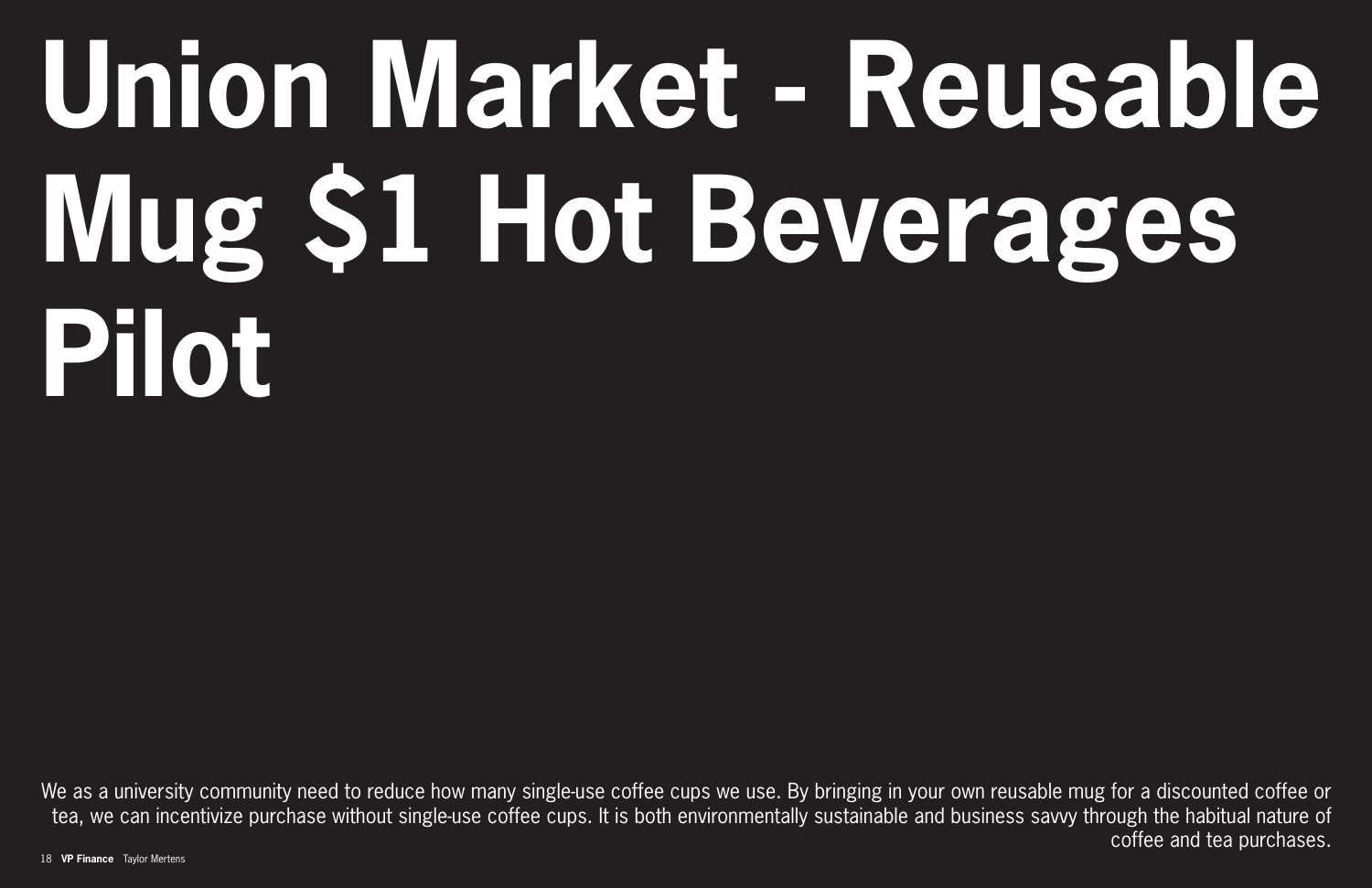## **Union Market**

#### **Reusable Mug \$1 Hot Beverages Pilot:**

As President-elect Giancarlo's platform discussed, we as a university community need to reduce how many single-use coffee cups we use. Giancarlo's platform point provides a solution, incentivizing purchase without single-use coffee cups. It is both environmentally sustainable and business savvy. Union Market (UM) will continue to undercut Tim Hortons and be the lowest priced coffee on campus, with the pilot program offering a way to break the habitual nature of coffee drinkers, and create a new habit of bringing in reusable mugs.

The pilot will be once a week, likely Wednesday although the date is dependent on Union Market weekly sales figures are. The decision will be made with the PTM of Union Market and the MSU's Food and Drink Manager.

While most of UM's product line is meant to sell high quantities at an affordable rate, something reusable should be sturdy and higher quality. As this is UM branded, it is beneficial to still price this at an affordable rate or breakeven due to the branding power that comes from students going to lecture, tutorial, seminar, group meetings, etc. and placing down a MSU UM branded, quality to-go mug.

#### **Selling UM Branded Reusable To-Go Mugs:**

Alex has begun this process of sourcing To-Go mugs, in which I will continue the purchasing process to ensure that those who do not have a To-Go mug can purchase one from UM. The sale of To-Go mugs will add another small revenue source for UM and reduce the need for single-use coffee cups.

With VP Alex's upcoming capital budget, the Sil will be publishing more online and printing less. From my consultation with the outgoing Editor-in-Chief Hannah, there has been an application for a (Federal) Summer Job program. If the application was successful, I will apply for the new Federal COVID-19 economic response of 100% wage subsidy for summer student jobs for the role.

#### **Create a new Promotions Coordinator position for Union Market:**

Based on the two-year-old role called TwelvEighty & The Grind Promotions Coordinator role, this role helps with increasing sales and Business Units managers can have the content creation they want, all while providing a unique student job.

Back in 2018-2019, UM was run by a Student Opportunity Position (i.e. a 35 hours a week, salaried, recently graduated student), however due to lack of work it was downsized to a PTM position. Without those extra hours that the SOP provides, social media usage and marketing efforts fell to the wayside, so a part-time student promotions coordinator could step UM's marketing to the next level. UM has constant specials with bakeries across Hamilton and with the new UM Mugs and \$1 coffee, this can be a very rewarding and exciting student opportunity which will increase sales.

### **The Sil**

#### **Updating the website and having a website launch:**

As VP Finance, I will chair the Board of Publication to oversee the production of the website, ensure that COVID-19 subsidy for the Sil, and work with the Campus and Community Partnership Coordinator to ensure that they know and communicate with vendors what the new sponsored articles and online advertisements look like.

#### **Facilitate with the Editor-in-Chief a standardize transition and training:**

As with many services, a lot of institutional and technological knowledge can be lost because of high turnover. As the Sil is currently run by a student opportunity position (meaning recently graduated student on a one year contract), with no other direct supervisor, I want to explore ways to ensure the quality of transition and training of the Editor-in-Chief role.

As VP Finance, I will chair the Board of Publication to oversee that this will be the last year without a transition and official training for the Editor-in-Chief to ensure that costly mistakes are avoided, and that focus can be taken away from discovering from scratch how to run a newspaper towards focusing on stories and increasing the amount of readers they have.

#### **Financial Implications to Union Market:**

If the concept of a big weekly sale was applied to something like a restaurant dining experience, it would drastically impact sales the day before and after, because students only go out once or twice a week (or less). Coffee, on the other hand, is much more habitual. While a big weekly sale might invert some sales the days before or after, with coffee people have it daily or twice a day or beyond. Coffee is demanded at a much different rate, and it is competitive. The weekly sale will reward those who are already regulars and bring new customers from competitors. Overall the concept of weekly sales will increase revenue. Reusable To-Go Mugs will be mostly a breakeven, quality, branded opportunity for UM, which in turn will promote people to come on weekly sale days and potentially becoming new regulars. As the promotions coordinator role is a part-time student position, assuming the same timeline (30 $\sim$  weeks) as TwelvEighty and The Grind and pay scheduled at B3 (\$146.50 per week), at most \$4500-5000.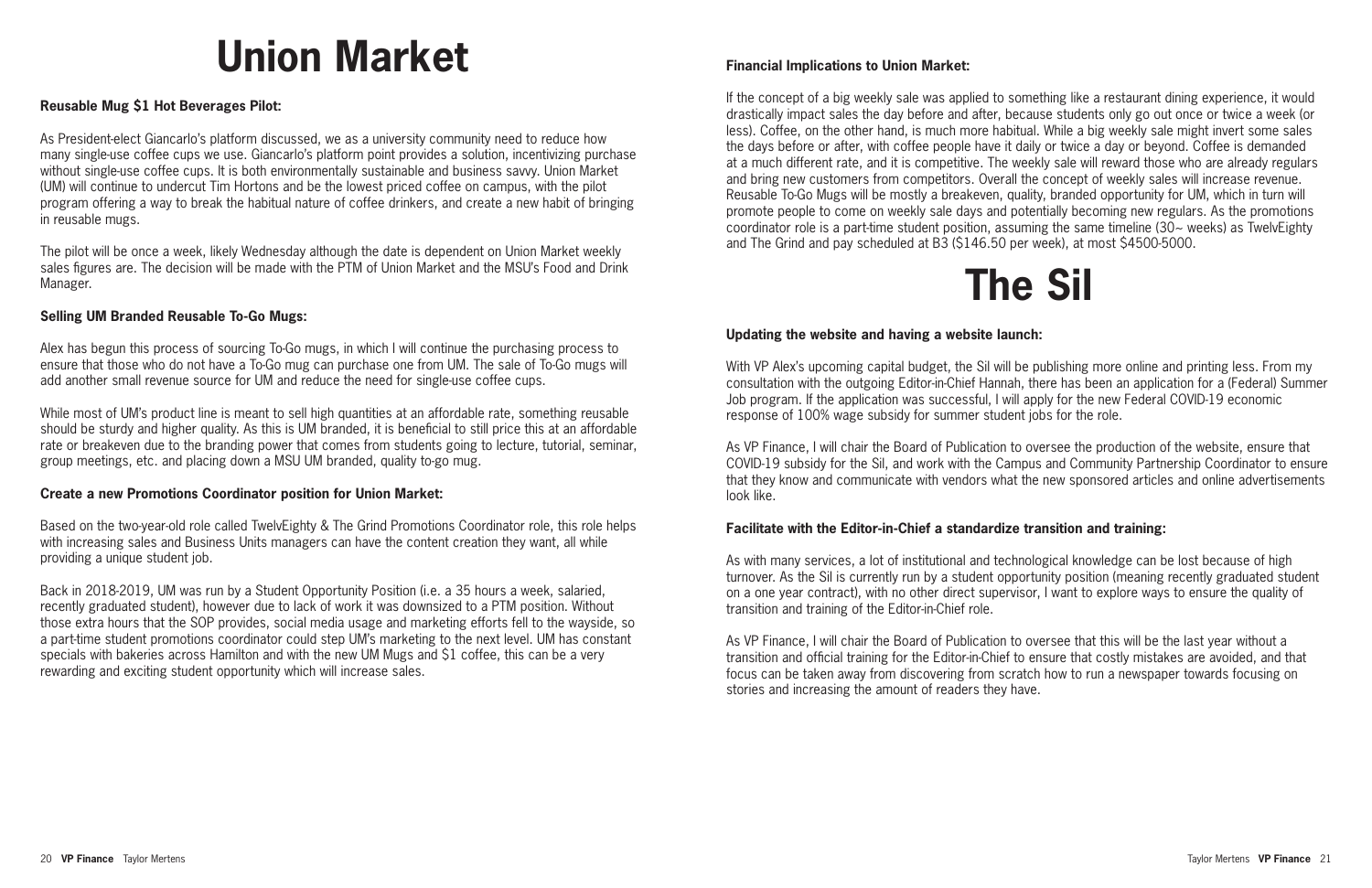# **Survivors Fund**

22 VP Finance Taylor Mertens A confidential and anonymous program to reimburse for medical services, mental health support, and transition costs so Survivors can focus on healing.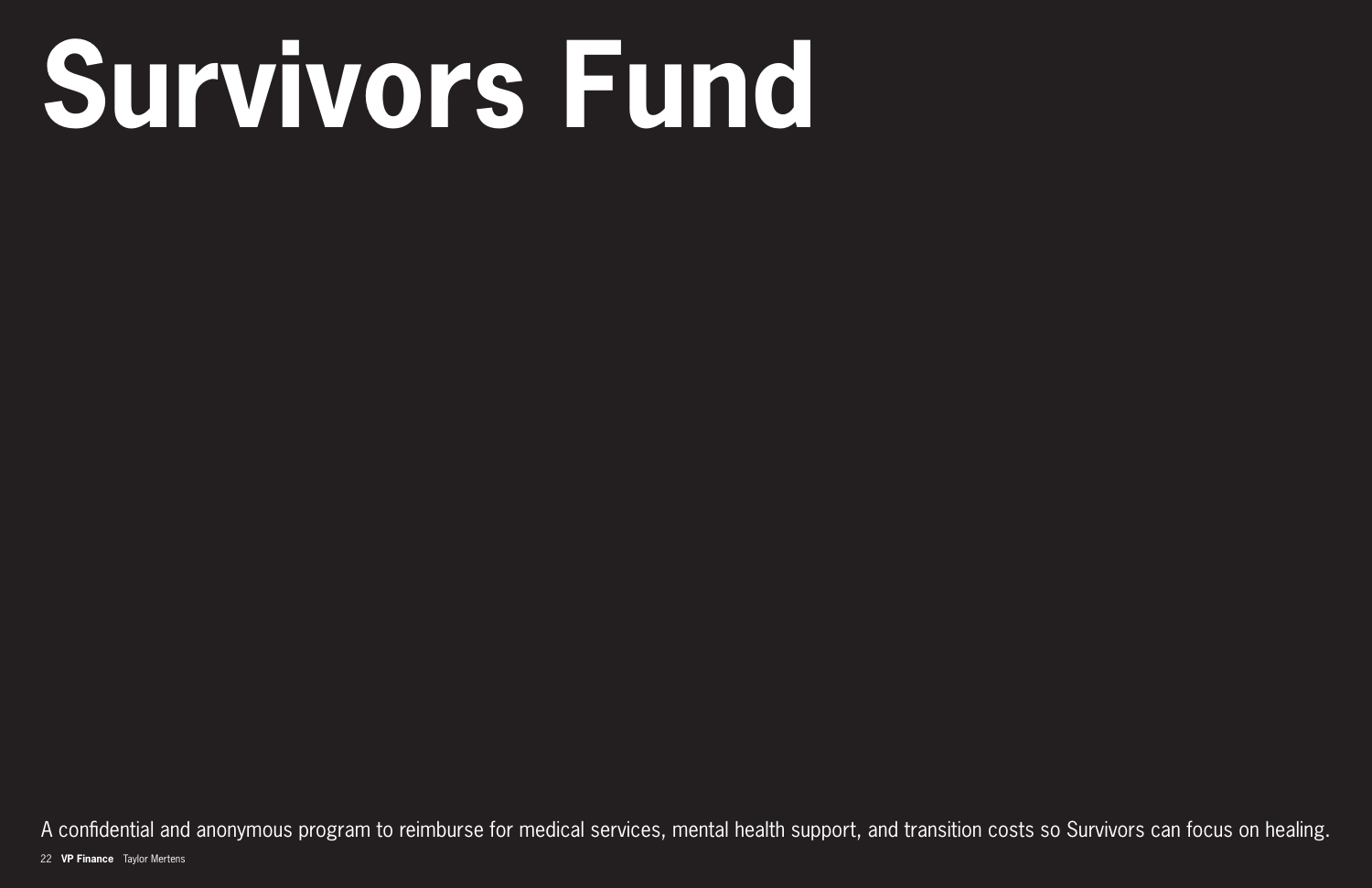## **Financial Management for Progress**

#### **MSU Divestment from Oil and Gas:**

Through the 2019 audited statement, the MSU has \$4.6 million in marketable securities (will be less in 2020 audited statement after operating loss and stock market crash). Around 4-6% of our portfolio is Canadian energy. The MSU should be lead by example, given the recent Divestment Statement by the previous SRA & Executive Board. Divesting from Oil and Gas for both the impact climate change will have on future students, and because we could be invested in companies like Canadian Solar (headquarters in Guelph). Take companies like Brookfield Renewable Partners and Pattern Energy; last year they had high current yields of 6.7% and 8% respectfully and will continue to grow.

These investments are essentially our savings, creating investment revenue that go to our services. Our savings should never go into companies whose operations are to the determinant of our society as a whole and future student experiences. You cannot study in a class or create meaningful communities when the air is polluted or extreme weather destroys our infrastructure. We owe it to future students.

By December 2019, \$12 Trillion \$US have been divested by a total of 1,200 institutions. Investments are effectively bets. For someone to buy stocks (besides Initial Public Offerings), means someone is willing to sell their shares. Right now, people are betting on the Oil and Gas, while others are betting against it. The MSU should be on the side of the \$12 trillion bet against Oil and Gas. The MSU should try to prioritize publicly traded green companies instead. Canadian oil is also a geopolitical issue, where it is mostly profitable when it is \$50-60 USD per barrel, because oil markets are flooded right now, it is trading around \$5-10 USD per barrel (of course, COVID is reducing travel in fairness).

Through an operating policy for both MSU, inc. and CFMU, inc., the policy will require that no stocks, bonds, and other financial instruments will connect to companies involved in extracting fossil fuels.

#### **Audit Student Assistance Program:**

The MSU has committed to another full year of the Student Assistance Program (SAP) , since the provider of this program was switched early in the fall term, after Welcome Week, and could not be promoted effectively.

After consulting with Victoria Scott, the Administrative Services Coordinator, we agreed that the conditions for promoting SAP previously have been limited financially and changing the services made timely communication about it difficult. The 2020/21 year will be the last year for the SAP to be piloted before the VP Finance will have to sign a long-term commitment to it.

From my experience from working at Student Wellness Centre and as Director of Food Collective Centre, high-quality and affordable mental health and counselling services are so important. As VP Finance, I will commit to: collect feedback from students who use the SAP and advocate for McMaster to implement their own alternative or expand the SWC's counselling department. If SAP does not pass the audit, these funds would be used for decreasing the price of students' health insurance.

#### **Survivors Fund:**

Create a confidential and anonymous way to reimburse survivors of sexual violence for:

Emergency medical services of sexual violence,

Trauma-based therapy,

and any transition expenses if they live their assaulters.

Additionally, I will work with McMaster Housing & Conferences Services to expand upon their existing program for LGBTQ+ youth who are made homeless, to include survivors who need to leave their housing arrangements because their assaulter lives there.

If SCI is reinstated (meaning the MSU get less student fees), the MSU will commit at least \$3,000 for the pilot. If SCI is rejected at appeal then the MSU will commit to a \$5000 pilot. I want to work with EIO as a partner in two ways; we will be seeking their interest in matching out pilot (through the McMaster's Women Safety Grant), and potentially in administering it if we can use Mosaic's direct deposit system (if not, the MSU's accounting department will administer it).

With this pilot, while respecting the confidentiality and anonymity of survivors, the MSU can use this pilot to get a quantitative number on how many people have used this fund to have us advocate on behalf of them. This fund will never be used to re-traumatize survivors whether through operating this fund (validation will come through WGEN and EIO) or on advocating on their behalf.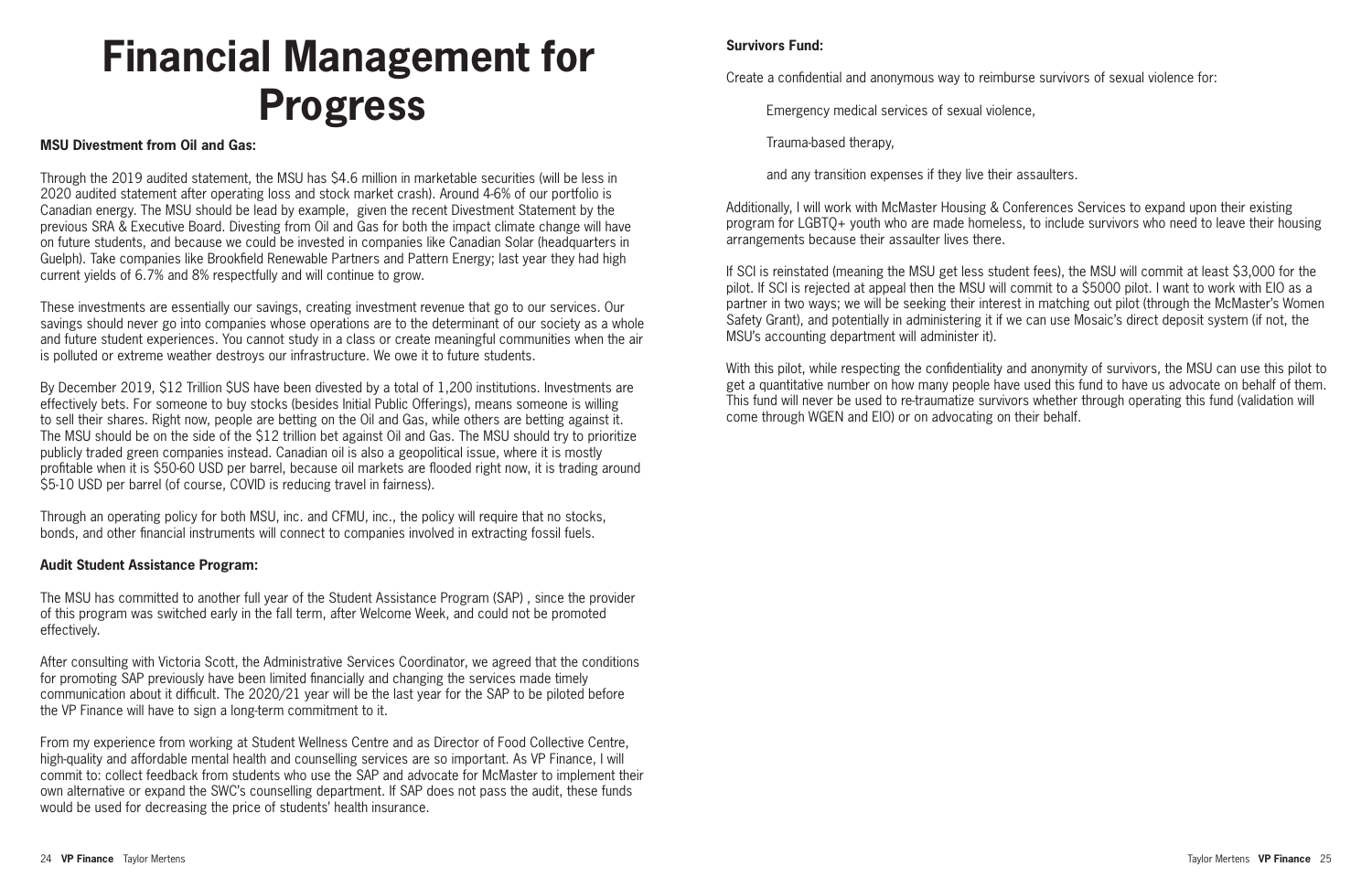# **Student Employees Input and Brainstorming Session**

As VP Finance, I will coordinate Business Unit meetings with students to brainstorm about improving BUs. These are our workers, they have relationships with their fellow students, understand inefficiencies in their jobs, and how to better achieve the strategic mission of each BUs.

26 **VP Finance** Taylor Mertens Taylor Mertens **VP Finance** 27 Mertens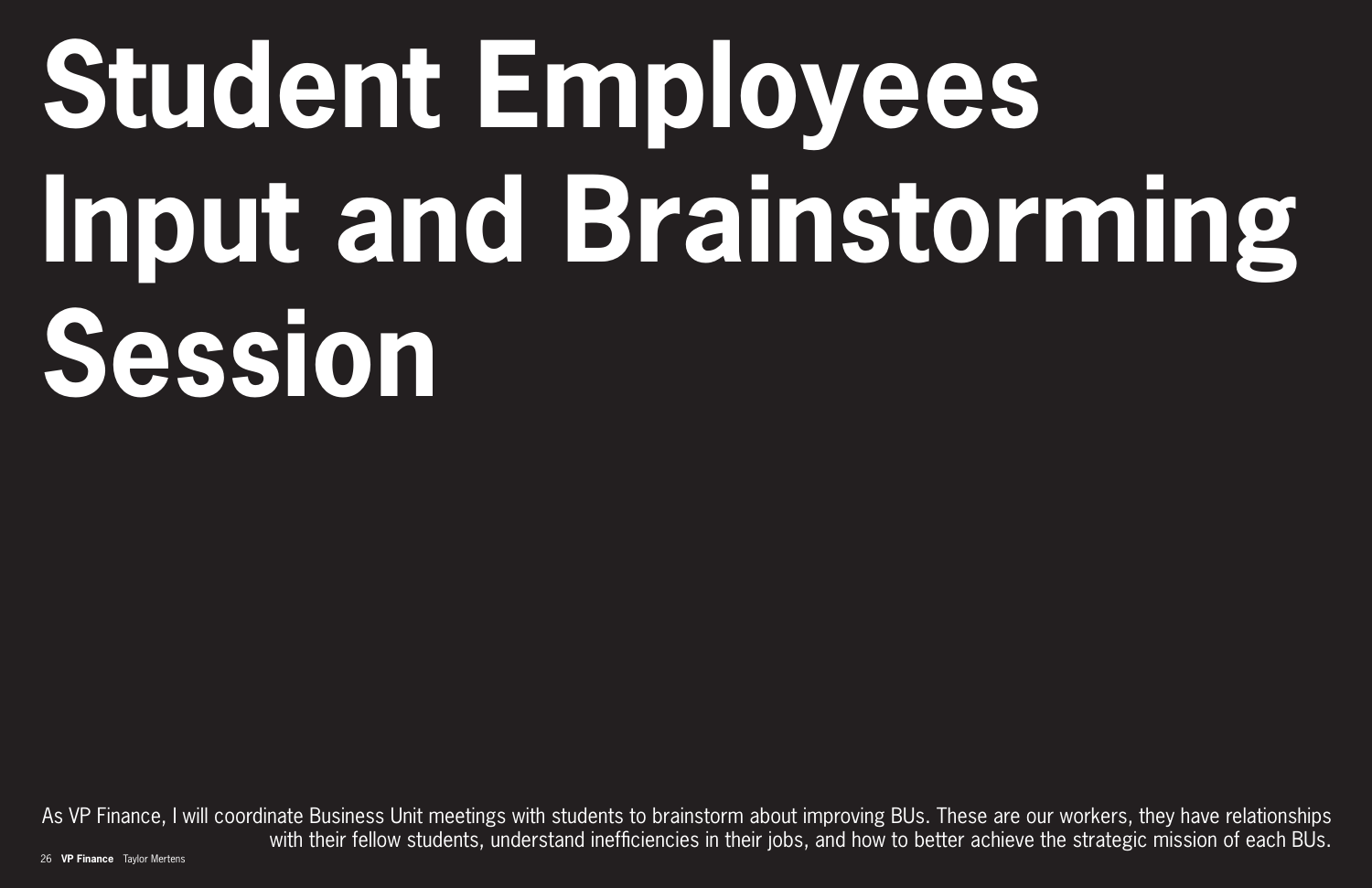## **Supporting Our Frontline Students**

#### **Student Employees Input and Brainstorming Session:**

As the Students Union is a democratic institution, which provides students the ability to create services and improve upon our service-delivery, the MSU needs to include the democratic spirit within our BUs. Student employees are hard-working and brilliant people who probably have ideas about how our Business Units operates or know inefficiencies in our day-to-day operations.

As VP Finance, I will coordinate late Fall term and very early Winter term, Business Unit meetings with students to brainstorm about improving BUs. These are our workers, they have relationships with their fellow students, understand inefficiencies in their jobs, and how to better achieve the strategic mission of each BUs. Without SCI (meaning with the full budget), I will ensure a paid critical, discussion-based brainstorming session. With SCI (meaning with cost-reductions), there will be time dedicated during their shifts to respond to an anonymous online survey and I would probably do one during mid-Fall Term and one during mid-Winter Term.

#### **MSU Clubs Workshop Series:**

With the creation of two new full-time roles within the MSU Clubs department, this will be a pivotal time to provide the building blocks for a heavily supported and active MSU Clubs department.

As the new Clubs Administrator position, and the Clubs Accounting and Accounts Receivables Clerk, everything we add this year to the Clubs department will be able to be reproduced without needing BoD support. Let us invest in MSU Clubs, which is a huge chunk of how MSU engages with people, with better training and de-silo clubs from each other.

The mandatory presidents training (which happens mid-September) tends to be a long day. From my consultation with the outgoing Clubs Administrator Aditi Sharma, she felt that club executives were tired and that spreading out any additional training over the year would be more effective. As VP Finance, I will work with the new Clubs roles and the AVP Finance to facilitate workshop training. These will be monthly workshops throughout the fall and winter term in which MSU Clubs President and Executives can attend on various subjects.

Our MSU Clubs, MSU Services volunteers, and our Business Unit Employees are what makes our students union excellent. They are our event planners, MUSC tables, peer supporters, cashiers, servers, and they deserve to have a say in how we run things.

This isn't even hyperbole, based on VP Alex's MSU Wide Feedback Survey, 65.32% of students sometimes, often, or heavily engage with MSU Clubs (in a survey of 975 students). Our business units have high engagement too: 53.80% use Union Market, 44.67% use TwelvEighty, and 38.62% use Underground. As VP Finance, I will ensure that the people in charge of our day-to-day operations get resources to improve their work and other students' experiences.

Topics could be on:

Training to their specific club-related topics such as: Social Issues, Academic, Recreation, Religious, Cultural specific

How to event budget and yearly budget workshop

Professional development through resume and cover letter session

How to navigate MSU resources and the website

How to transition for sustainable club growth

#### **VolunteerCon:**

Volunteers are essential to our services and day-to-day operations, yet the MSU does very little to connect volunteers with other services volunteers, provide professional development, or provide assistance in applying for executive or part-time positions or student opportunities positions.

As VP Finance and in coordination with the VP Admin, I would help coordinate a hands-on, one day volunteer training which will provide a chance to learn new topics that interest them. Our volunteers deserve professional development opportunities. They deserve to know other services and expand our MSU community.

Volunteers will learn from their peers who have previously volunteered before, give assistance with resume and cover letter writings, and give an extra step up for all our front-line volunteers to leadership opportunities in and outside the MSU.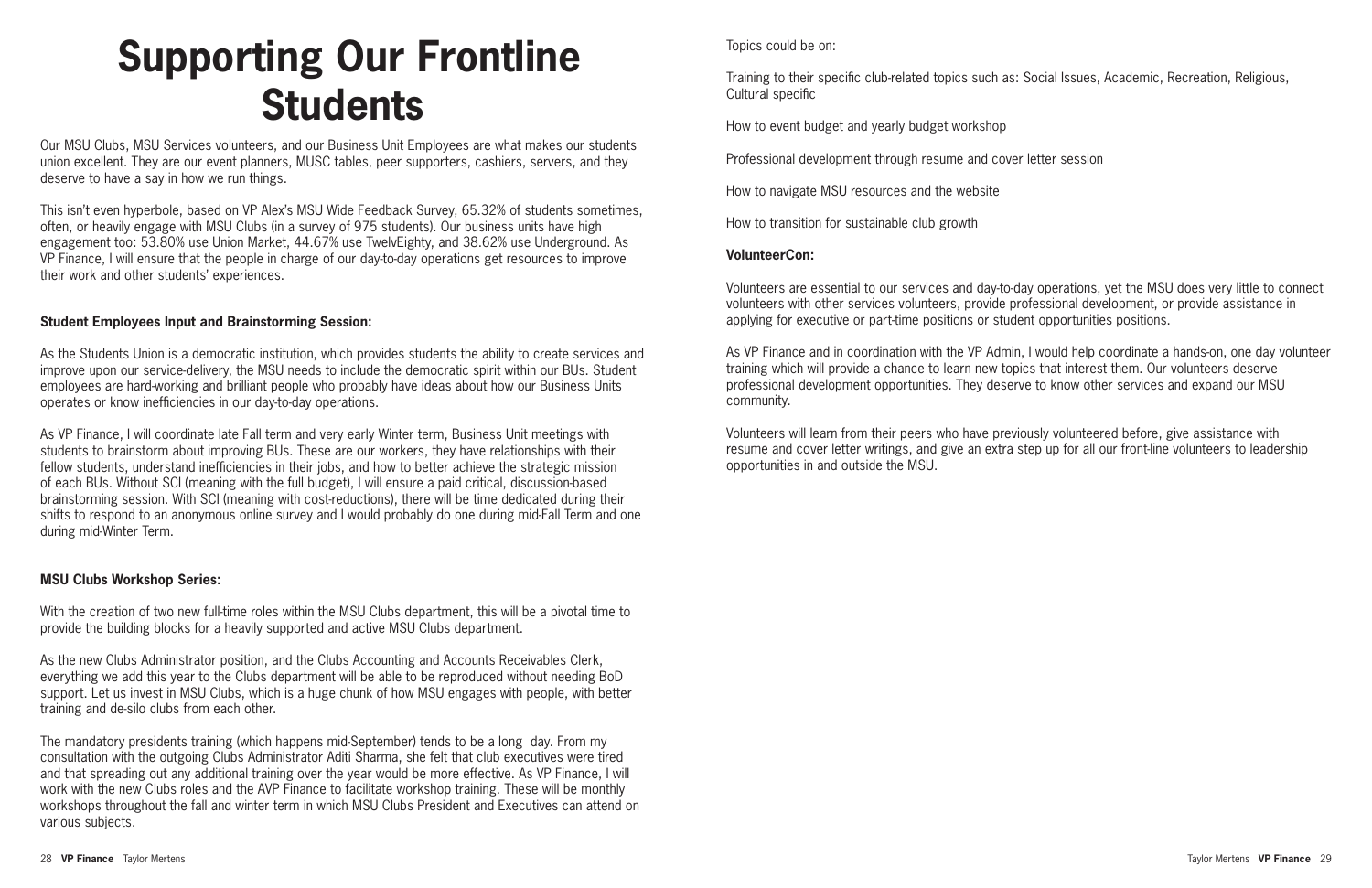## **President-Elect Support**

## **SRA & MSU Governance**

#### **Rep Suit Rental Program (Or a Rep Bursary Program):**

First, the VP Finance will have to find a laundry/dryer business that can take rep suits and wash them thoroughly enough. We have to test which paints can be used and if the smell of 7-10 days of sweat without washing your suit can be overcome. All this is pending COVID too. Next, I will coordinate with WWAC to coordinate the purchases of new general rep suits and communicate what types of paints can be used with them. By working with the Faculty Coordinator and Residence Coordinator, we can figure out soft numbers of Welcome Week reps, and survey how many are interested in the rep suit rental program.

If the logistics cannot be figured out, I believe we need to keep one of the main spirit of the platform idea: ensuring the financial barrier is reduced for reps. Repping provides a unique experience, as a student who needs to work it was costly to leave my job for 7-10 days (I had to work two evening shifts even), and then to have the cash flow to purchase the suit. I will examine creating a rep bursary to reduce the upfront cost of being a Welcome Week rep.

#### **Environmental Accessibility Audit of MUSC:**

As MUSC is owned by both McMaster and the MSU (along with minority ownership of McMaster parttime association), we will use the MUSC board and the MSU's University Student Centre Building Fund to implement accessibility recommendations.

As AODA is phasing into law, we might need to use a company that provides AODA compliance and the necessary legal documents. McMaster already has a relationship with Sterling Frazer Associates, and they seem to specialize in the legality of AODA compliance.

While I have taken overtures from Giancarlo's Platform and have weaved them throughout my platform (see: Divestment, Survivors Fund, using the Updated Website for expanding Underground services, Union Market \$1 hot beverage when you bring in your reusable mugs, long-term financial stability of the MSU, etc.). These points are a little more directly related to GC's platform.

While it might be necessary to use Sterling Frazer Associates for AODA requirement, AODA does not necessarily mean that universal accessibility will be achieved. I wish to strike a MSU Ad-Hoc Committee or a dual McMaster and MSU committee to oversee the cost of getting a disability-based organization to implement more necessary infrastructure projects to have MUSC be truly universal. From my consultation with incoming Maccess Director Calvin Jensen, we discussed the importance of having disabled students and/or a disability organization to ensure that all McMaster students and members of our community can access MUSC.

#### **Long-term Financial Stability:**

My whole platform has had this central point in mind. While the KPMG consultants' recommendations have some ideas on how to increase our revenue generation and cost-savings, these reports also tend to advocate for firing employees or whole departments. I do not think that massive cuts and layoffs are what is necessary for the survival of the MSU in the face of systematic attacks against democratic student associations. In fact, that is how they win, they dismantle our grassroots struggle against Ontario's policy failures. The MSU comes from students rising against these systems, and protecting and serving each other. I will consider developing contingency plans to ensure that if there is a recession and then

Why should a VP Finance care about this? (If doing the right thing to a fellow person is not enough, here are some benefits: it is about service delivery and retention of volunteers, these are people who our services want to serve and people that

depression, then we do what is necessary to stabilize the MSU and keep the essentials. Additionally, in this context, I will examine what federal and provincial benefits the MSU qualifies with, such as the Canadian Emergency Wage Subsidy policy.

#### **Finance Committee:**

As VP Finance, I will mandate with AVP Finance along with the SRA and MSU members the following policies for debate:

Campus and Commercial Partnership Policy (i.e. who can sponsor or advertise with us, what are the boundaries?)

Space Audit on campus with MUSC audit and Student Activity Building opening (i.e. What should happen with our spaces within MUSC, when some services move over to SAB? How can MSU services, MSU Clubs, and committees expand their work through more space?)

Review Bylaw 5 - 3. Fee Regulation And Review (i.e. how can we ensure good accounting and financial management in student groups that do not have accountants on salary, what should the process be to ensure that student groups are put on the path to good accounting practices?)

SLEF Idea Promotions & Vetting

### **Ad-Hoc Online Service Delivery & Mental Health Committee:**

As a VP Finance and just a concerned person, I want to strike a one-year Mental Health and Mental Illness Committee with dedicated SRA and MSU members to oversee the following questions:

How can MSU better serve those with deteriorated mental health or those living with significant mental illness? How can we better advocate for harm-reduction in our services and McMaster services?

How can we use technology to better equip our services to engage with students?

Oversee the Student Assistance Program (SAP) audit: does the SAP provide the function required given the costs? If yes, how can we even improve it even more to create the most value from it? If not, what should replace it? How can the Student Health Plan Fund be better used?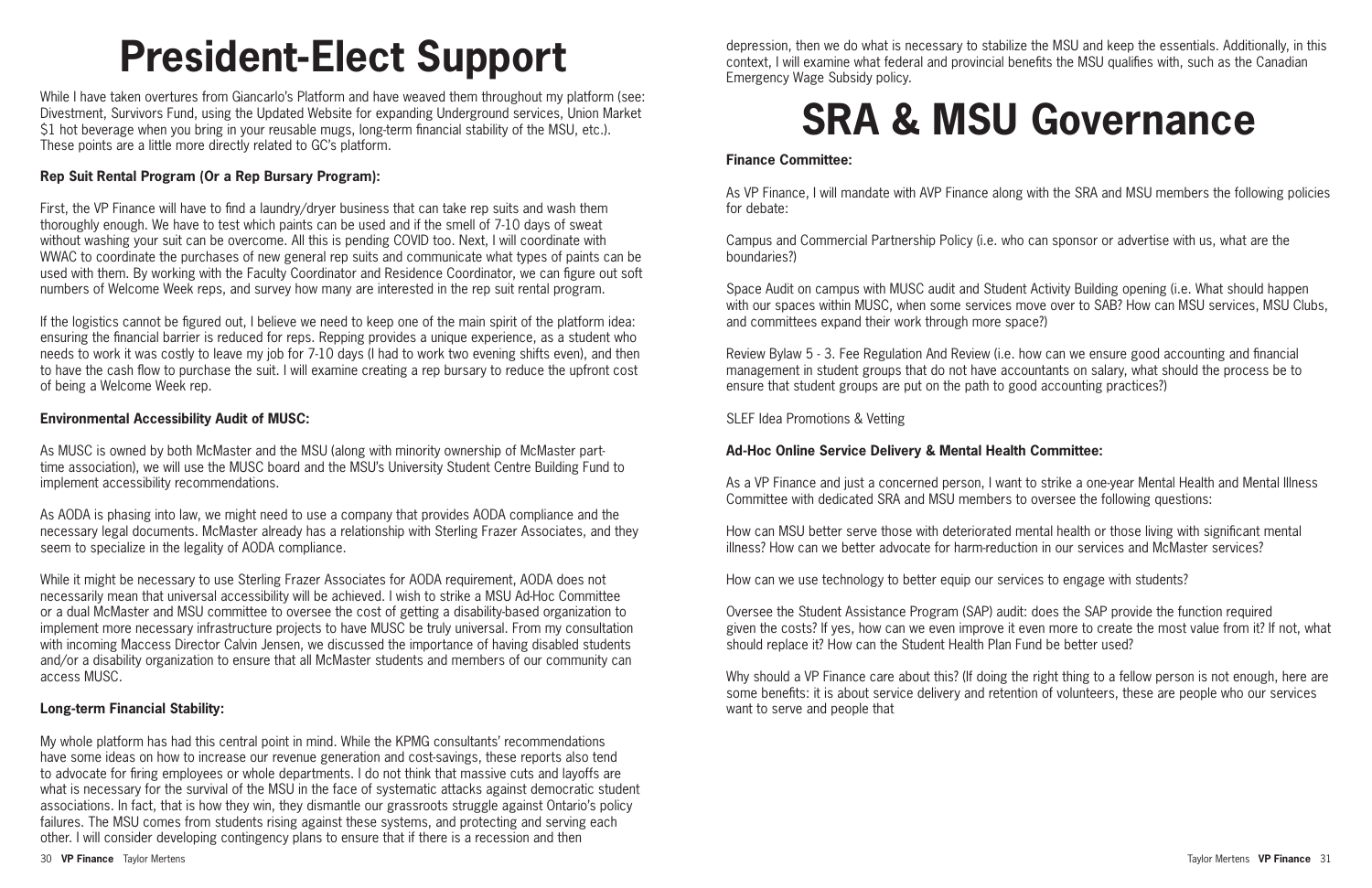## **summer 2020 fall 2020**

#### **Underground**

Updating Point of Sales System Hiring the Campus and Commercial Partnerships Coordinator position Create a new Promotions Coordinator position for the Underground Explore an Online Pickup Printing Service Accessible Design Training

#### **Compass**

Live Bus Times for HSR, GO Buses, and an MSU-Controlled screens program TwelvEighty & The Grind Updating TwelvEighty's Aesthetics Updating Catering Event Furniture + More Studying Space in the Grind Updating the Menu with more Unique Variations

#### **Union Market**

Sourcing UM Branded Reusable To-Go Mugs Create a new Promotions Coordinator position for Union Market

#### **The Sil**

Updating the website and having a website launch Financial Management for Progress MSU Divestment from Oil and Gas Survivors Fund

#### **President-Elect Support**

Rep Suit Rental Program (Or a Rep Bursary Program) Environmental Accessibility Audit of MUSC

**Compass**

Expand Compass Retail Offerings Sponsor-Readying Compass

**TwelvEighty & The Grind** Collective Centre

More Ladles of Love programming in collaboration with MSU Food

**Union Market** Reusable Mug \$1 Hot Beverages Pilot Financial Management for Progress Audit Student Assistance Program

**Supporting Our Frontline Students** Student Employees Input and Brainstorming Session

MSU Clubs Workshop Series VolunteerCon

Finance Committee

### **SRA & MSU Governance** Ad-Hoc Online Service Delivery & Mental Health Committee



## **winter 2021**

**Underground**

Re-Evaluate Summer Operations for Underground Printing

**Compass**

Re-Evaluate Summer Operations for Compass

**The Sil** Facilitate with the Editor-in-Chief a standardize transition and training President-Elect Support Long-term Financial Stability